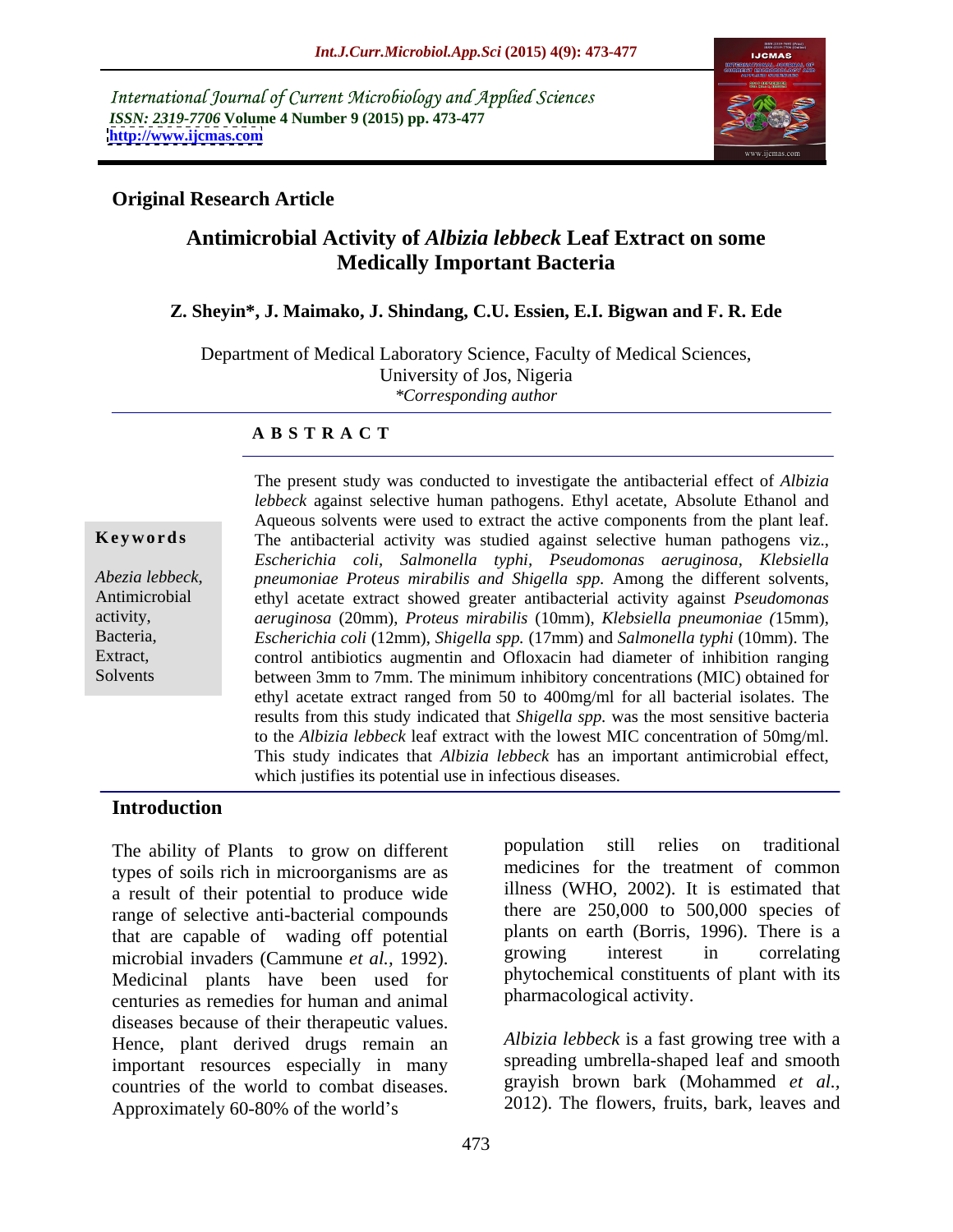root are all have medicinal value ethyl acetate and aqueous solvents. (Mohammed *et al.,* 2012). The *Albizia lebbeck* plant belong to the family fabaceae (formerly leguminosae), and sub-family Mimosae (Mishra *et al.,* 2010). The plant The pure culture of clinical isolates of has many common names such as 'women Escherichia coli, Proteus mirabilis, tongue and rattle tree these names are *Salmonella typhi, Pseudomonas aeruginosa,* derived from the noise made by the dry pods *Klebsiella pneumoniae, and Shigella spp.* of the tree when they are being shaken by were obtained from National Veterinary the wind (Ibraheem, 2007). research institute Vom (NVIR).

They are the plants of choice because of their traditional uses for the treatment of typhoid, gastrointestinal disorders and Nutrient agar was used for the antimicrobial genitourinary tract infection in Jos Plateau

Fresh leave of *Albizia lebbeck* plant were peptone water, and then it was incubated at collected from Jos North Local Government  $37^{\circ}$ C for 18hrs. Suspensions of the Area in Plateau State. The leaves were organisms were made from peptone water, identified and authenticated in the and were shaken to achieve homogenous herbarium, Department of Plant science suspensions. The homogenous suspension of University of Jos, Nigeria. The collected leaves were shade dried and then ground to coarse powder.

# **Preparation of crude extracts**

Plant extracts were prepared using aqueous and ethyl acetate leaf extract of maceration extraction method according to *Albizia lebbeck* was tested by agar well Mamman *et al.,* (2012). Powered dried leaves (50g) were transferred into a conical cultures from the standardized broth were flask and the content was soaked in 300ml aseptically swabbed on sterile Nutrient agar of absolute ethanol and allow to stand plates using sterile cotton swabs. The wells overnight at room temperature. The content of 6 mm were punched in the inoculated was agitated using a mechanical shaker. The plates using a sterile borer; the base of each resulting suspension was filtered using ditch was filled with molten agar to seal the sterile Whatman filter paper No 1. The bottom of the plate. Aliquots of 100 µl of filtrate obtained was evaporated at each extract prepared at concentration of controlled temperature of 60<sup>o</sup>C to dryness in a water bath (Falodun *et al.,* 2006) and wells. The wells were also filled with 100 µl weighed on chemical balance. The same positive controls (augmentin 30µg and procedure was adopted for the extraction of Ofloxacin 10 µg). The plates were incubated

## **Source of test organisms**

*Escherichia coli, Proteus mirabilis,*

# **Culture media**

State, Nigeria. The mass of the manufacturers' instruction. sensitivity test. They were prepared

# **Materials and Methods Standardization of inoculums**

**Plant source and identification** The test organisms were inoculated by transferring a loopful of each organism into  $37^{\circ}$ C for 18hrs. Suspensions of the inoculum was adjusted to McFarland's standard 0.5 (McFarland, 1907).

# **Antibacterial activity of leaf extracts**

oC to dryness in 400 mg/ml was transferred into labeled The antibacterial efficacy of ethanol, diffusion method (Olurinola, 1996). The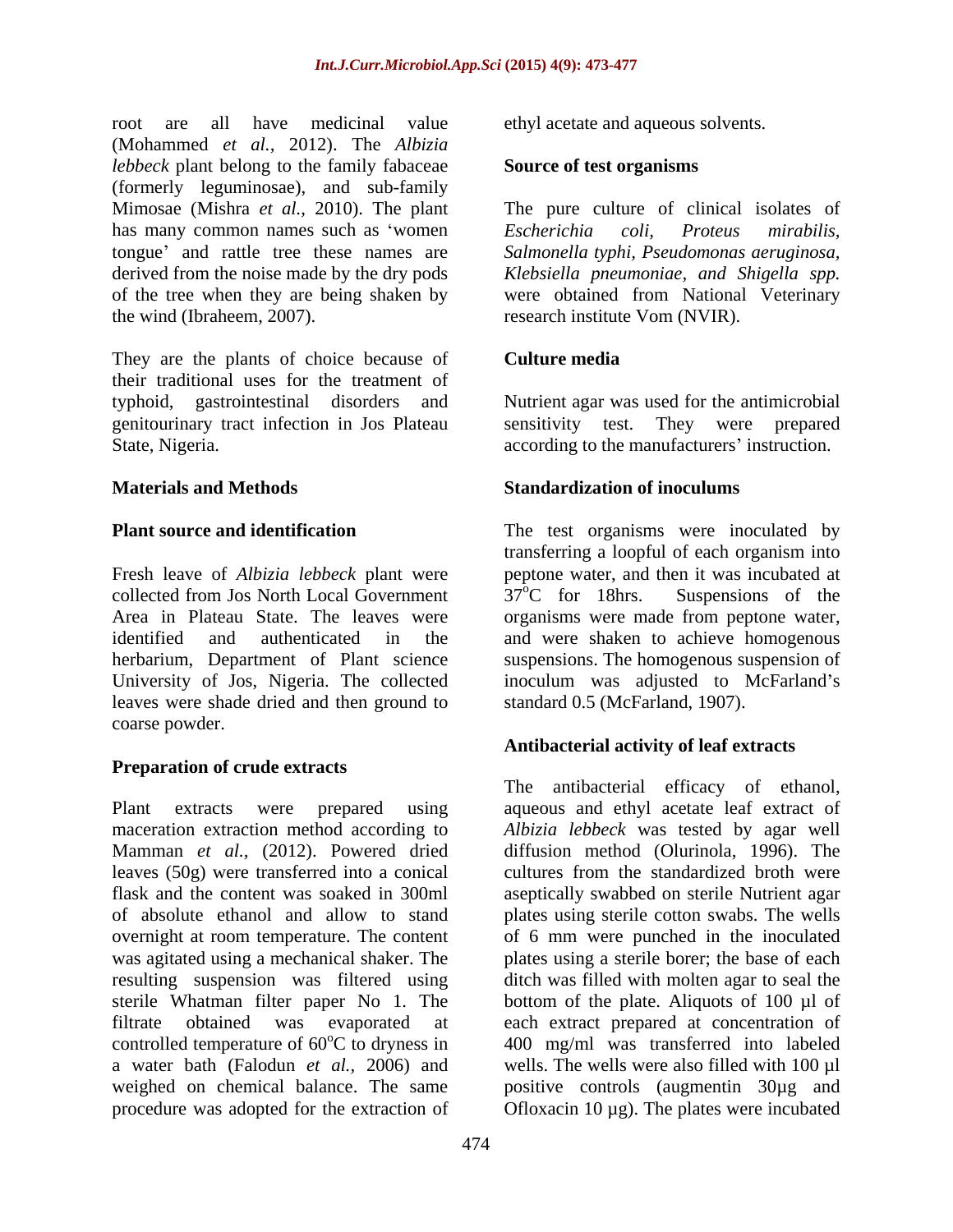at  $37^{\circ}$ C for 24 hrs and the zones of MIC obtained for ethyl acetate extract

# **Determination of minimum inhibitory**

Minimum inhibitory concentration of the affected at lowest concentration tested ethyl acetate leaf extract of *Albizia lebbeck* was determined using the following *Escherichia coli* was the least sensitive concentrations 400mg/ml, 200mg/ml, isolate as it was only inhibited at a stock 100mg/ml, 50mg/ml, and 25mg/ml. The cultures from the standardized broth were aseptically swabbed on sterile Nutrient agar This study revealed that the leaf extracts of plates using sterile cotton swabs. The wells *Albizia lebbeck* possess appreciable of 6 mm were punched in the inoculated antibacterial activity against the tested plates using a sterile borer. Aliquots of 100 organisms and ethyl acetate extract showed µl of different concentrations of leaf extract the highest activity to test organisms when were transferred into labeled wells. The compared to absolute ethanol and aqueous plates were incubated at  $37^{\circ}$ C for 24hrs after extract. wish it was examined for presence or susceptible to ethyl acetate extract than absence of growth. The MIC was taken as control antibiotics used in this study. The the lowest concentration that prevented apparent low susceptibility of bacterial bacteria growth (Oluduro, 2012). isolates to antibiotics could be attributed to

Table 1 shows the antimicrobial activity of extract of *Albizia lebbeck* on selected pathogens. The result indicates that absolute ethanol and aqueous extract stock As observed in this study absolute ethanol concentrations of 400mg/ml had no and aqueous extracts of *Albizia lebbeck* leaf inhibitory effect on the bacterial isolates had no inhibitory effect on test organisms, rather the ethyl acetate stock concentration this is contrary to the report of Maji *et al.,* showed inhibitory effect on all the test (2010) who documented an antimicrobial

The order of activity against selected *pneumoniae*. bacteria by ethyl acetate extract was (15mm), *Escherichia coli* (12mm), *Shigella* 

The minimum inhibitory concentrations

inhibition were recorded. ranged from 50 to 400mg/ml for all bacterial **concentration (MIC)**  most sensitive bacteria to the *Albizia*  isolates. The results from MIC indicated that *Shigella spp.* and *Proteus mirabilis* was the *lebbeck* leaf extract, being negatively 100mg/ml respectively. concentration of 400mg/ml (Table 2).

 ${}^{0}C$  for 24hrs after extract. Test organisms were more **Results and Discussion** activity of *Albizia lebbeck* leaf extract to test absolute ethanol, ethyl acetate and aqueous treatment of wide range of bacterial *Albizia lebbeck* possess appreciable Test organisms were more indiscriminate use of these drugs. A higher organisms as revealed in this study implies that the extract could be used in the infections.

organisms. activity of aqueous extract of *Albizia lebbeck* to *Escherichia coli* and *Klebsiella pneumoniae.*

*Pseudomonas aeruginosa* (20mm), *Proteus*  Although, the mechanism of action of these *mirabilis* (10mm), *Klebsiella pneumoniae* plant constituents is not yet fully known it is *spp.* (17mm) and *Salmonella typhi* (10mm). largely depends on the type of solvent used The control antibiotics had diameter of for the extraction. This may be due to the inhibition ranging between 3mm to 7mm. insolubility of the active ingredients of the clear that the effectiveness of the extracts leaf in some solvents.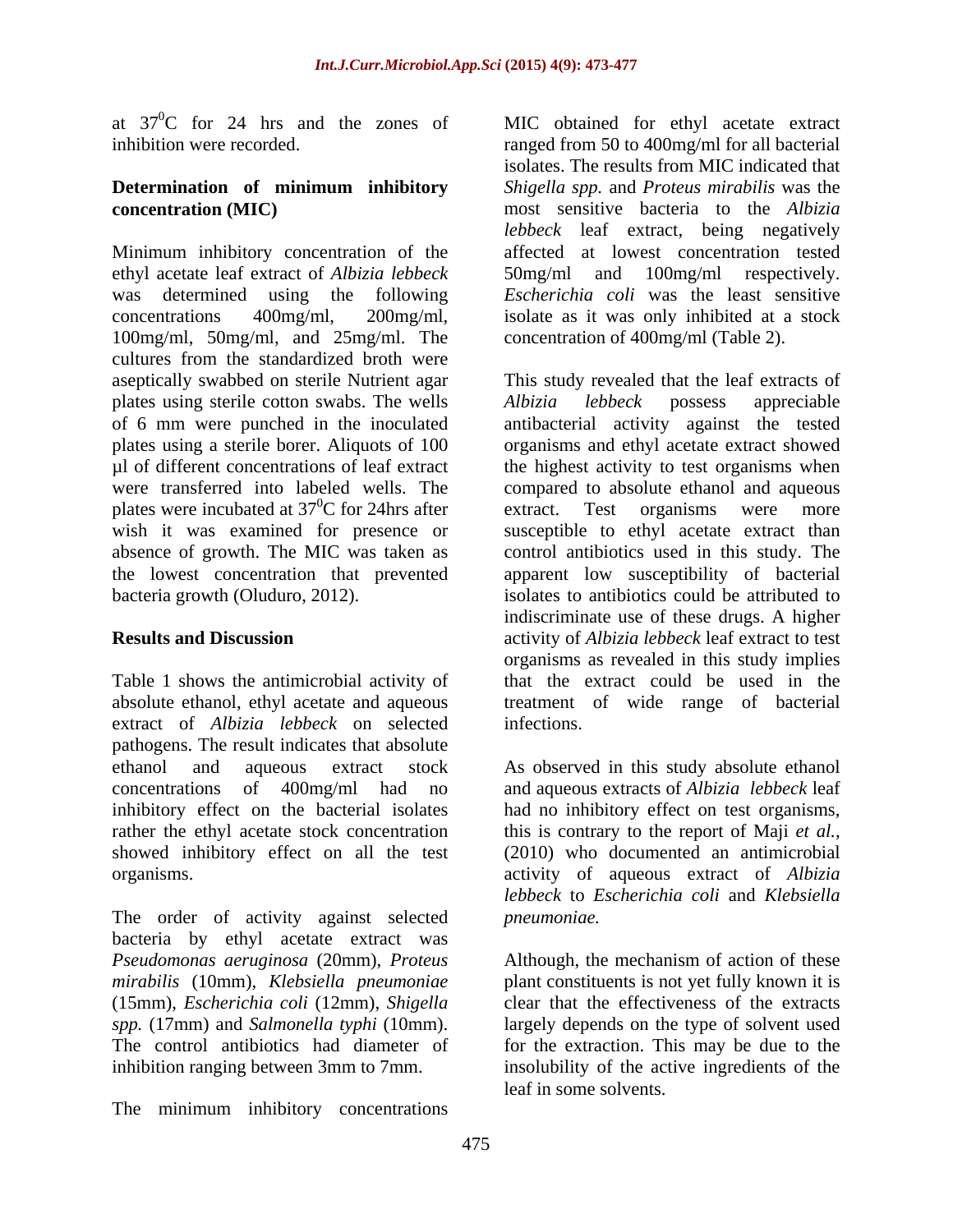| Test organisms         | Diameter of zone of inhibition (mm) |                    |  |                    |            |
|------------------------|-------------------------------------|--------------------|--|--------------------|------------|
|                        |                                     | Extract (400mg/ml) |  | Control drugs (µg) |            |
|                        | ΑE                                  | ட்ட                |  | Aug $(30)$         | Ofl $(10)$ |
|                        |                                     |                    |  |                    |            |
| Escherichia coli       |                                     |                    |  |                    |            |
| Klebsiella pneumoniae  |                                     |                    |  |                    |            |
| Proteus mirabilis      |                                     | 10.                |  |                    |            |
| Salmonella typhi       |                                     |                    |  |                    |            |
| Pseudomonas aeruginosa |                                     |                    |  |                    |            |
| Shigella spp.          |                                     |                    |  |                    |            |

**Table.1** Antimicrobial Activity of Absolute ethanol, Ethyl acetate and Aqueous extract of *Albizia lebbeck* on Bacteria isolates

Key: AE= Absolute ethanol; EA= Ethyl acetate; AQ= Aqueous; Aug= Augmentin; Ofl= Ofloxacin

**Table.2** Minimum inhibitory concentration of ethyl acetate extracts on bacteria isolates

| Test organisms         | Concentration of extract<br>$400$ mg/ml | $200$ mg/ml              | $100$ mg/ml              | $50$ mg/ml               |
|------------------------|-----------------------------------------|--------------------------|--------------------------|--------------------------|
| $25$ mg/ml             |                                         |                          |                          |                          |
| Escherichia coli       |                                         | $\overline{\phantom{a}}$ |                          |                          |
| Klebsiella pneumoniae  |                                         | $\sim$                   | $\overline{\phantom{a}}$ | $\overline{\phantom{a}}$ |
| Proteus mirabilis      |                                         |                          |                          |                          |
| Salmonella typhi       |                                         |                          |                          | $\overline{\phantom{a}}$ |
| Pseudomonas aeruginosa |                                         |                          |                          |                          |
| Shigella spp.          |                                         |                          |                          | $\overline{\phantom{0}}$ |

Key: + inhibition, - Not inhibition

The minimum inhibitory concentration of **References** ethyl acetate extract of *Albizia Lebbeck* leaf range from 50 to 400mg/ml this observed MIC disagrees with the work of Acharya *et al.*, (2009) who had a much lower MIC<br>against Enteric Bacteria with value 16-24mg/ml against test bacterial

The results from the current study indicate  $8(3): 231-237$ . that *Albizia lebbeck* leaves show appreciable activity against organisms used. Further the research: Perspective from a major<br>pharmaceutical company. research work involving more detailed in vitro and in vivo investigations is required to establish the biologically active components of the plant extract in terms of antibacterial<br>Rees, S.B., Vanderleyden, J., activity of bacterial infections.

# **References**

- value to  $\frac{1}{2}$  in  $\frac{1}{2}$  in a set  $\frac{1}{2}$  calcular particular reference to Multi-Drug isolates. Acharya, S., Amarendra, P., Prasanta, K. (2009). Evaluation of Antimicrobial Activity of some Medicinal Plants against Enteric Bacteria with Resistant Vibrio cholera. *Tropical Journal of Pharmaceutical Research.* 8(3): 231-237.
	- Borris, R.P. (1996). Natural products research: Perspective from a major pharmaceutical company. *Ethnopharmacology*. 51:29-38.
	- Cammue, B.P.A., De Boue, M.F.C., Terras, F.R.G., Proost, P., Damme, J.V., Vanderleyden,